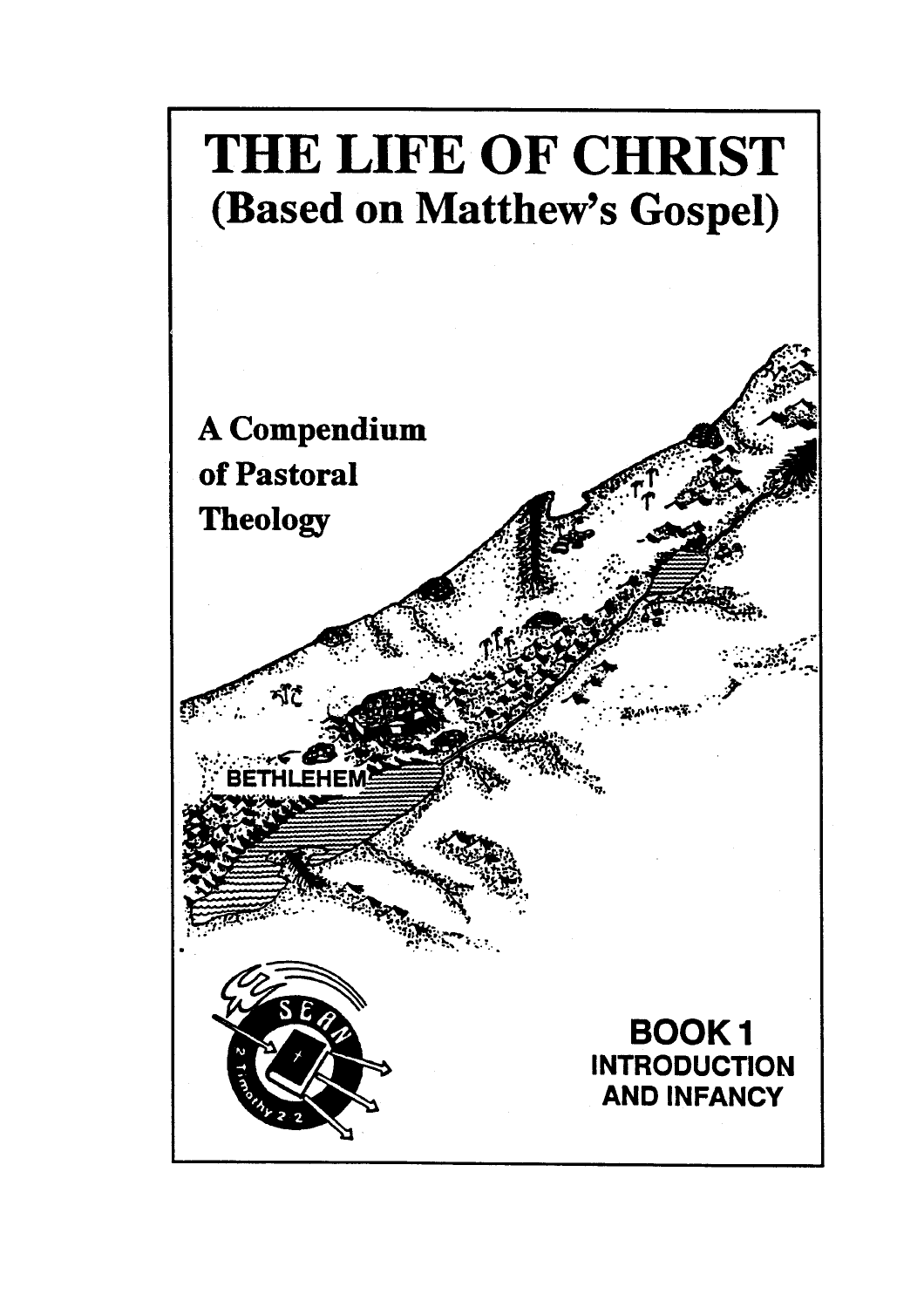# THE LIFE OF CHRIST

(Based on Matthew's Gospel)

## A Compendium of Pastoral Theology

BOOK 1

## INTRODUCTION AND INFANCY

**WEST AFRICA EDITION**



S.E.A.N

Study by Extension for all Nations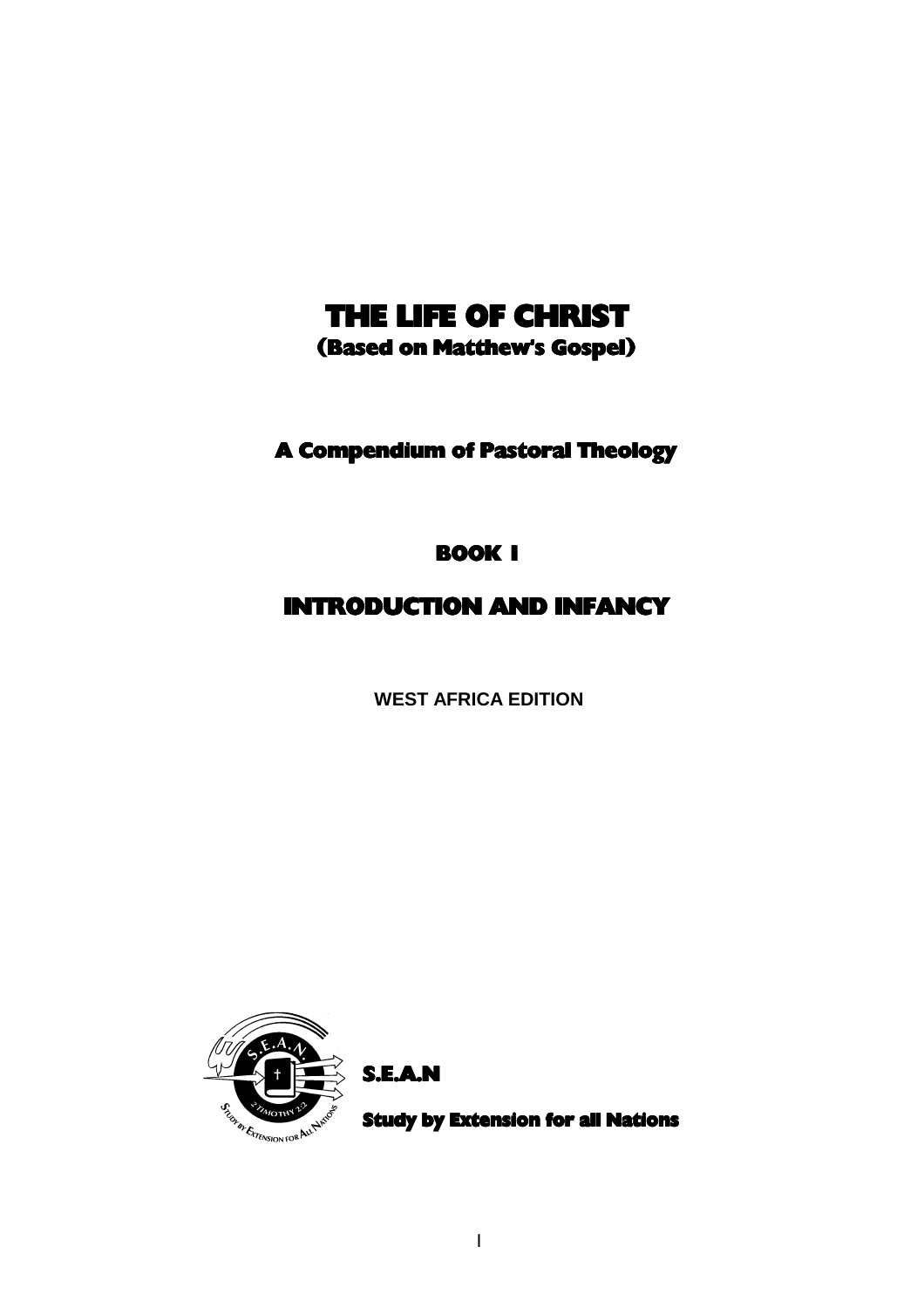**Patrons of SEAN International: Rev. Dr. John Stott, Rev. Dr. Michael Green.**

**SEAN (pronounced "Say-an") means Study by Extension for All Nations. This SEAN course is one of a series on the Life of Christ based on the Gospel according to St Matthew. It combines lessons for home study with group discussion. The lessons are arranged in units; each unit being a week's work. After each unit there is a group meeting, and "guides" for this are provided in a separate Group Leader's Training Manual. Therefore the course should only be done by members of a group guided by a leader who follows the companion Group Leader's Training Manual.**

**This Book 1, on the Introduction and Infancy of Christ, is the first of a series of 6 books. The whole course is based on the New International Version of the Bible**

**Apart from this study book, you will also need the following items to complete your study:**

- **1. A New International Version of the Bible.**
- **2. An ink pen (biro/BIC) to write answers.**
- **3. Coloured pencils (red, blue, green and yellow).**

**Your group leader will explain how to complete this book and answer any questions you may have about this course.**

**published by**

### **THE CHRISTIAN LEADERSHIP TRAINING INSTITUTE Box DD168 Dodowa, Accra GHANA**

### **Published by permission of S.E.A.N. International**

**Copyright S.E.A.N. International**

**All rights reserved. No part of this publication may be reproduced, stored in a retrieval system, or transmitted in any form, including the Internet, or by any means, electronic or mechanical, photocopying, recording or otherwise, without written permission of S.E.A.N. International.**

**Published in Great Britain by: S.E.A.N. International Park House, 191 Stafford Road Wallington, Surrey SM6 9BT United Kingdom.**

**ISBN 1 873332 41 6**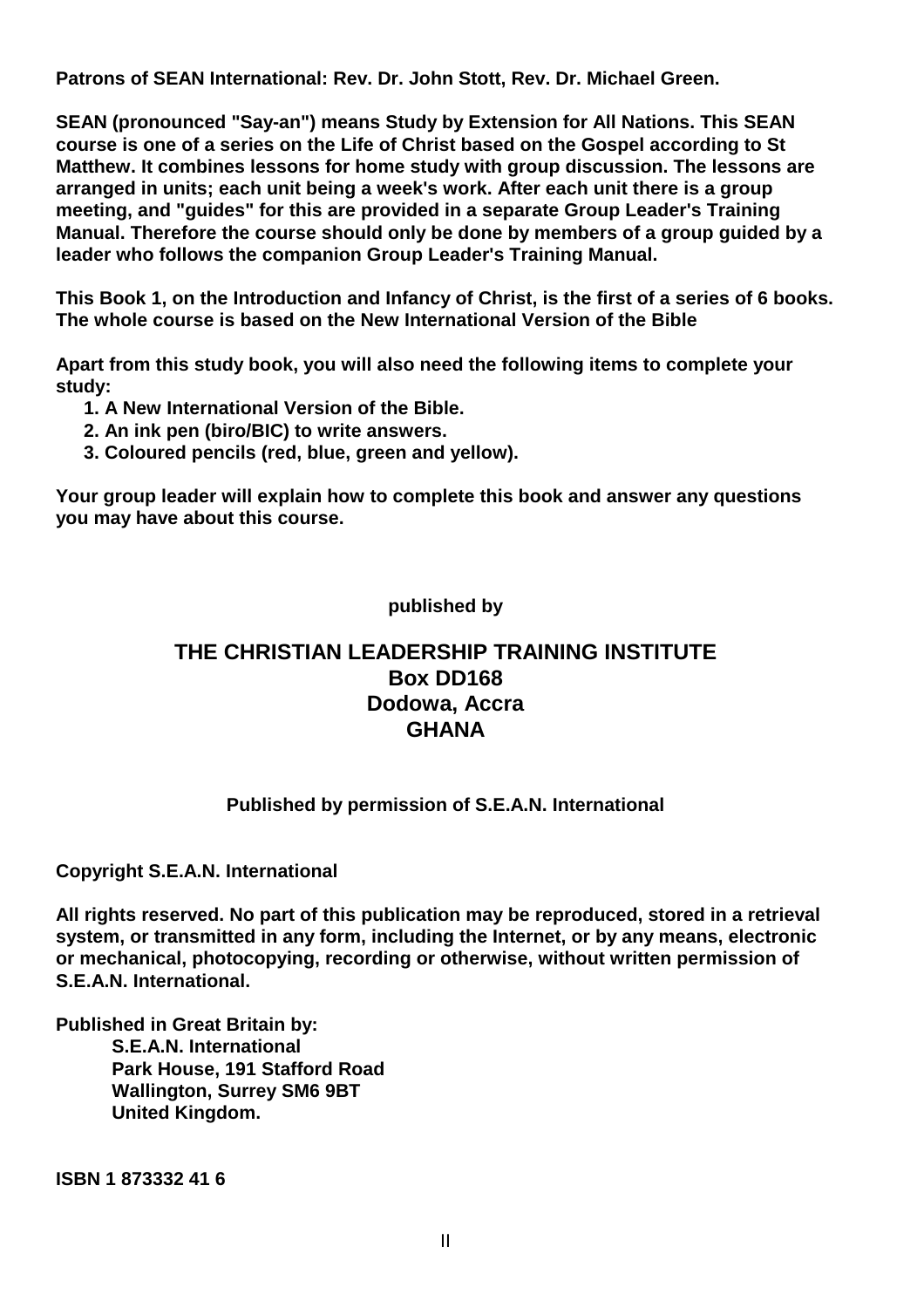## **INTRODUCTION AND INFANCY**

### **CONTENTS**

| <b>LESSONS</b><br>UNIT <sub>1</sub><br>1A Jesus in the Roman Empire<br>1B The Political Situation in Palestine                                              | Page<br>1<br>$\overline{2}$<br>6<br>10 |
|-------------------------------------------------------------------------------------------------------------------------------------------------------------|----------------------------------------|
|                                                                                                                                                             | 16<br>16<br>22                         |
| 3A The Five Steps in the Life of Christ<br>3B The Map of the Land of Palestine<br>3C The Three Years of Ministry                                            | 30<br>30<br>37<br>41                   |
| UNIT <sub>4</sub><br>4B The Structure of Matthew's Gospel                                                                                                   | 46<br>47<br>55                         |
| UNIT <sub>5</sub><br>5A The Genealogy of Jesus (1) - Matthew 1:1-17<br>5B The Genealogy of Jesus (2) - Matthew 1:1-17                                       | 61<br>61<br>66                         |
| 6A The Three Basic Methods of Bible Study (1)<br>6B The Three Basic Methods of Bible Study (2)<br>6C The Announcements of the King's Birth, Matthew 1:18-23 | 73<br>74<br>80<br>84                   |
| UNIT <sub>7</sub>                                                                                                                                           | 92<br>92<br>100<br>107                 |
| UNIT <sub>8</sub>                                                                                                                                           | 113<br>113<br>120                      |
| UNIT <sub>9</sub>                                                                                                                                           | 125<br>125<br>132<br>139               |
| UNIT <sub>10</sub>                                                                                                                                          | 145<br>145<br>152                      |
|                                                                                                                                                             | 159                                    |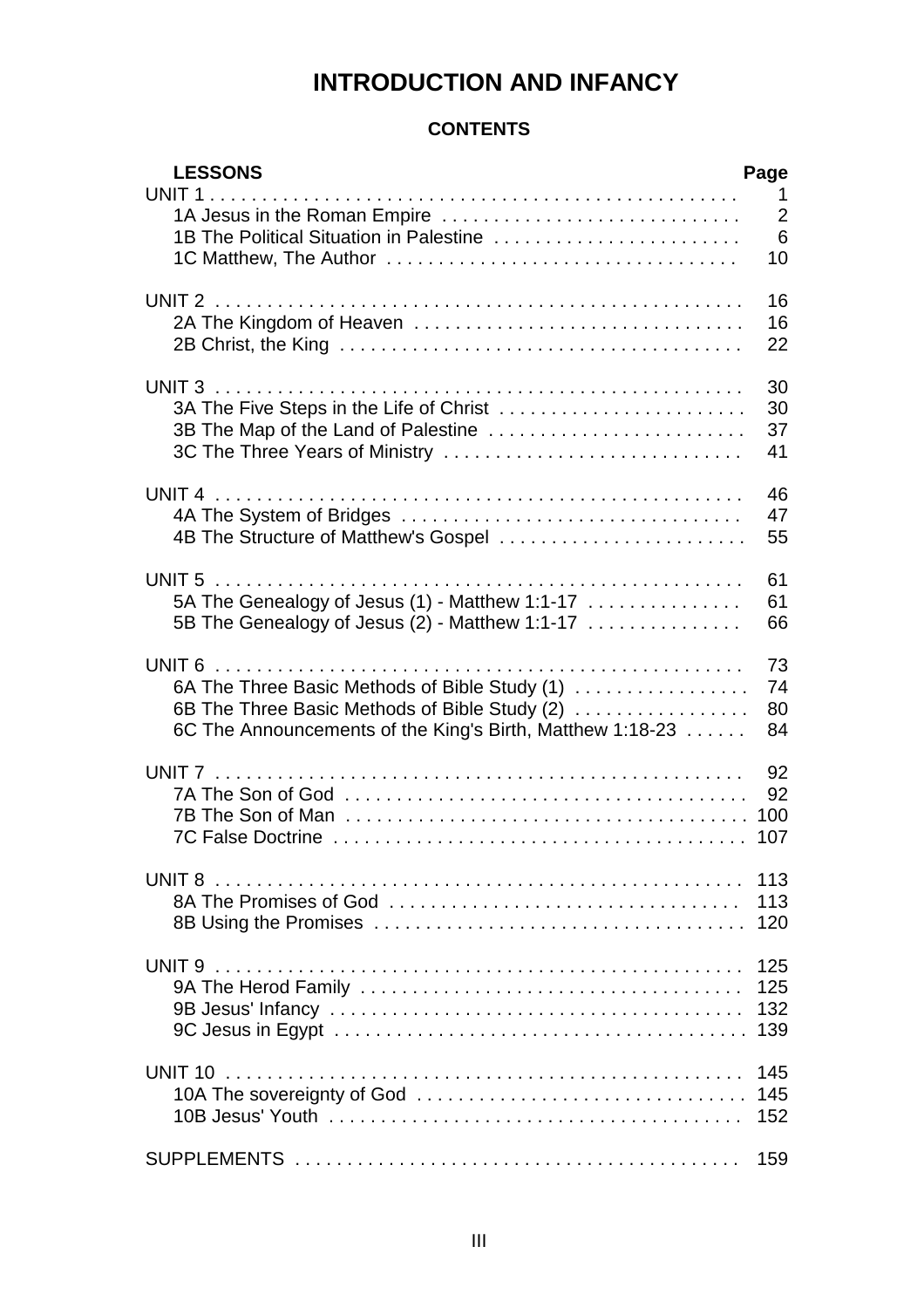

**Greetings and welcome to the Compendium! The Compendium is a series of courses about the Life of Christ that will also teach you how to be a pastor (shepherd) to your church (flock). The lessons are not difficult, but they teach you important things that will help you to be a good pastor.**

**I am your teacher who will guide you through each step of your home studies in this course on the Life of Jesus Christ. I think you will find it interesting and of real practical value in your life and ministry. So let's start by asking the Lord to help us. Take a few minutes and ask the Lord to open your heart and mind to learn the important things in these lessons.**

# BEFORE YOU START, PRAY FOR GOD'S HELP TO UNDERSTAND.



**Our first week's home study consists of the following three lessons, which make up Unit 1. You must complete all three lessons this week before you go to the group meeting.**

# **UNIT 1**

**Lesson 1A: Jesus in the Roman Empire**

**Lesson 1B: The Political Situation in Palestine**

**Lesson 1C: Matthew, the Author**

#### **Goals for Unit 1**

Read these goals carefully. They will give you an idea of what you will be able to do once you have finished this study unit. On completing Unit 1 you should be able to achieve the following goals:

1. Explain the importance of Jesus' message of the kingdom of heaven to those living in the complicated political situation of His day, and in our day too.

2. Name some of the main reasons why Matthew and Simon the Zealot would have felt deeprooted hatred towards each other before they entered into the kingdom of heaven.

3. Take part confidently in a discussion in the Group Meeting on what the Bible teaches about the harmfulness of strife, and how to overcome it in the kingdom of heaven.